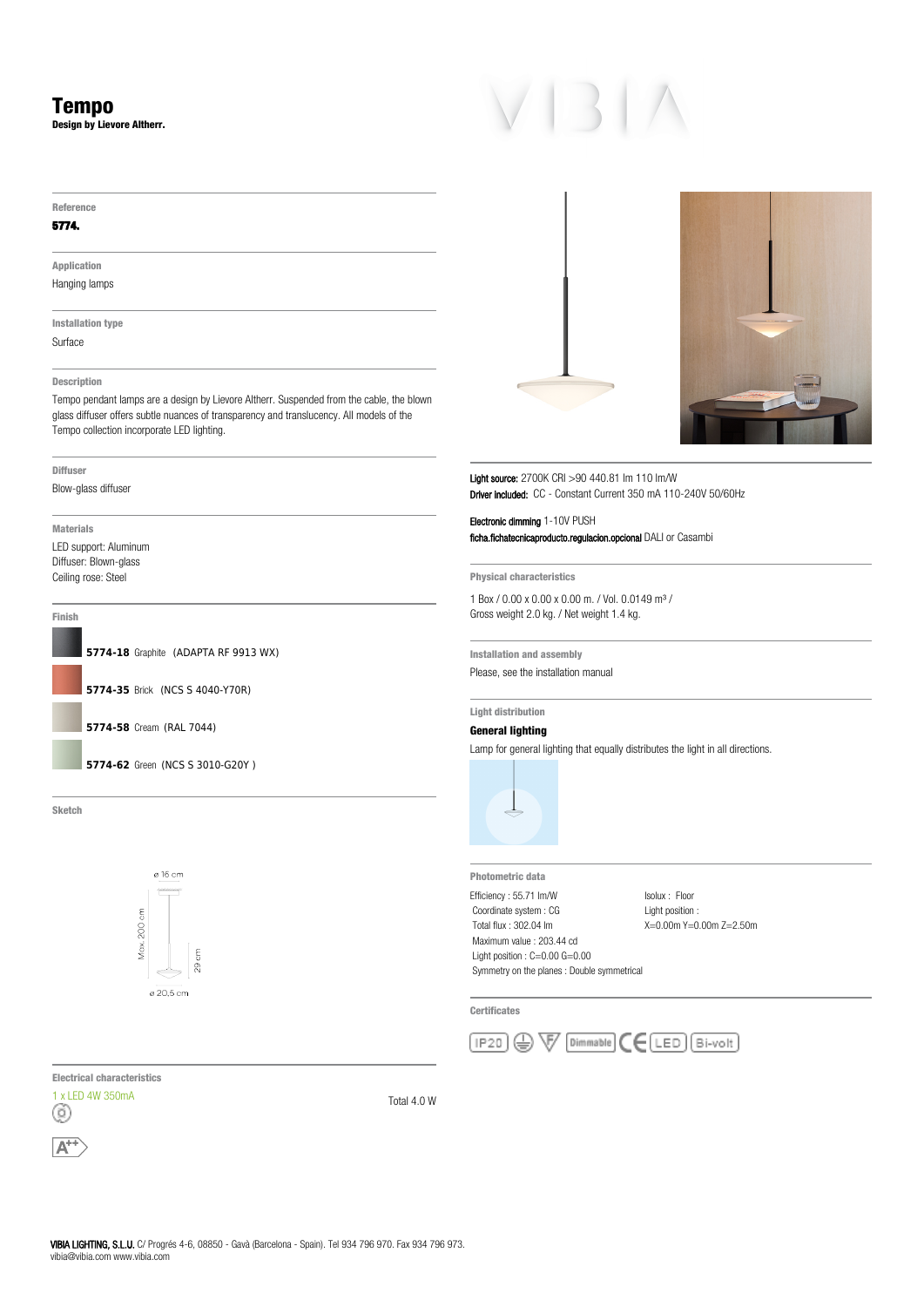**Design by Lievore Altherr.**

#### **Reference**

# **5778.**

**Application** Hanging lamps

**Installation type** Surface

# **Description**

Tempo pendant lamps are a design by Lievore Altherr. Suspended from the cable, the blown glass diffuser offers subtle nuances of transparency and translucency. All models of the Tempo collection incorporate LED lighting.

**Diffuser**

Blow-glass diffuser

**Materials** LED support: Aluminum Diffuser: Blown-glass Ceiling rose: Steel

# **Finish**



**Sketch**



**Electrical characteristics**







Light source: 2700K CRI >90 440.81 lm 110 lm/W Fixture: 261.43 lm 65.35 lm/W Driver included: CC - Constant Current 350 mA 110-240V 50/60Hz

Electronic dimming 1-10V PUSH ficha.fichatecnicaproducto.regulacion.opcional DALI or Casambi

**Physical characteristics**

1 Box / 0.00 x 0.00 x 0.00 m. / Vol. 0.0454 m³ / Gross weight 4.0 kg. / Net weight 2.5 kg.

**Installation and assembly** Please, see the installation manual

**Light distribution**

# **General lighting**

Lamp for general lighting that equally distributes the light in all directions.



**Photometric data** Efficiency : 47.27 lm/W Coordinate system : CG Total flux : 261.43 lm Maximum value : 190.70 cd Light position : C=0.00 G=0.00 Symmetry on the planes : Double symmetrical

Isolux : Floor

Light position : X=0.00m Y=0.00m Z=2.50m

**Certificates**

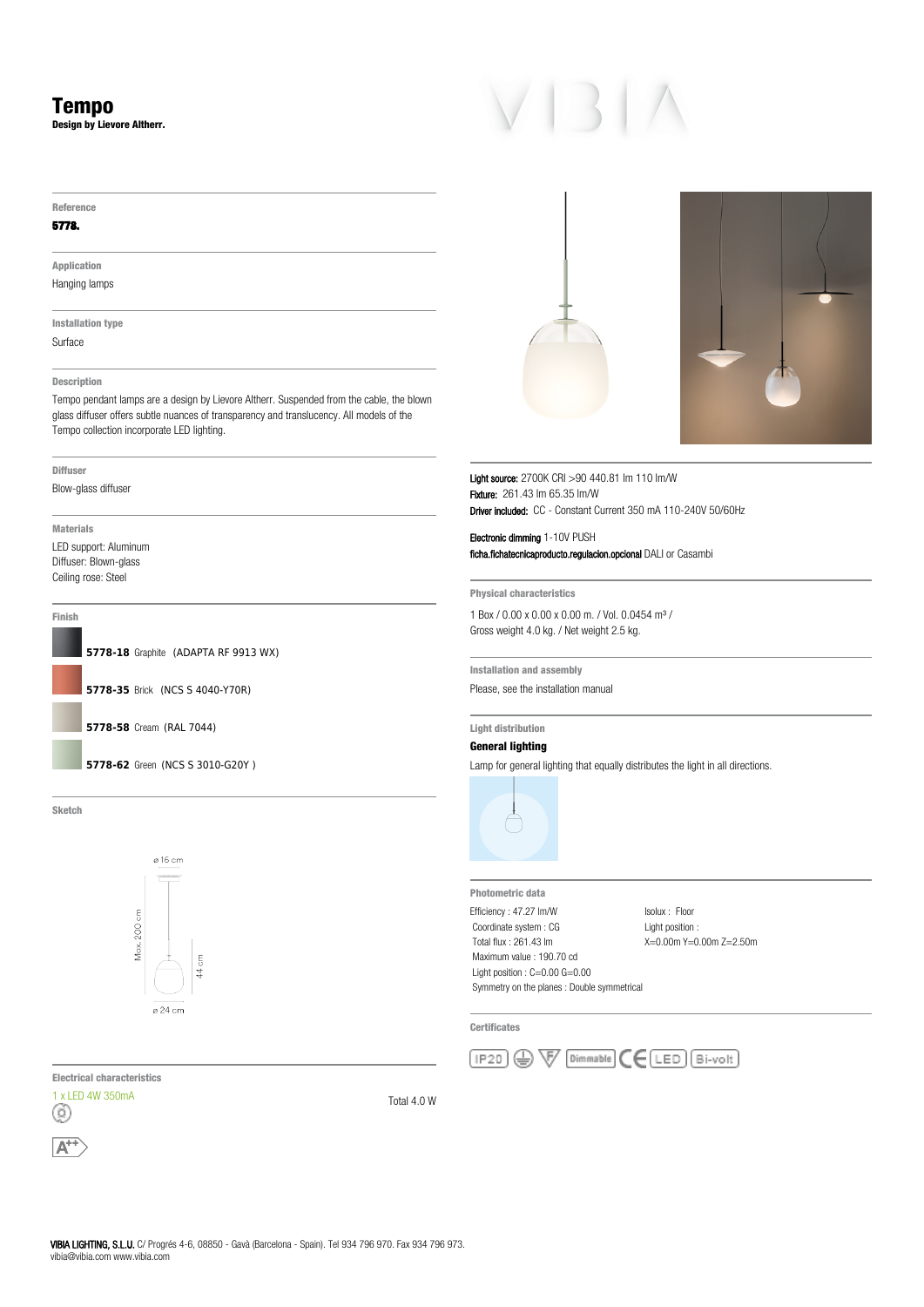**Design by Lievore Altherr.**

#### **Reference**

## **5780.**

**Application**

Hanging lamps

**Installation type** Surface

# **Description**

Tempo pendant lamps are a design by Lievore Altherr. Suspended from the cable, the blown glass diffuser offers subtle nuances of transparency and translucency. All models of the Tempo collection incorporate LED lighting.

### **Diffuser**

Blow-glass diffuser

**Materials** LED support: Aluminum Diffuser: Blown-glass Ceiling rose: Steel

# **Finish**



**Sketch**



Light source: 2700K CRI >90 440.81 lm 110 lm/W Fixture: 280.99 lm 70.24 lm/W Driver included: CC - Constant Current 350 mA 110-240V 50/60Hz

Electronic dimming 1-10V PUSH ficha.fichatecnicaproducto.regulacion.opcional DALI or Casambi

**Physical characteristics**

1 Box / 0.00 x 0.00 x 0.00 m. / Vol. 0.0336 m³ / Gross weight 4.0 kg. / Net weight 2.5 kg.

**Installation and assembly** Please, see the installation manual

# **Light distribution**

**General lighting**

Lamp for general lighting that equally distributes the light in all directions.



**Photometric data**

**Certificates**



**Electrical characteristics**